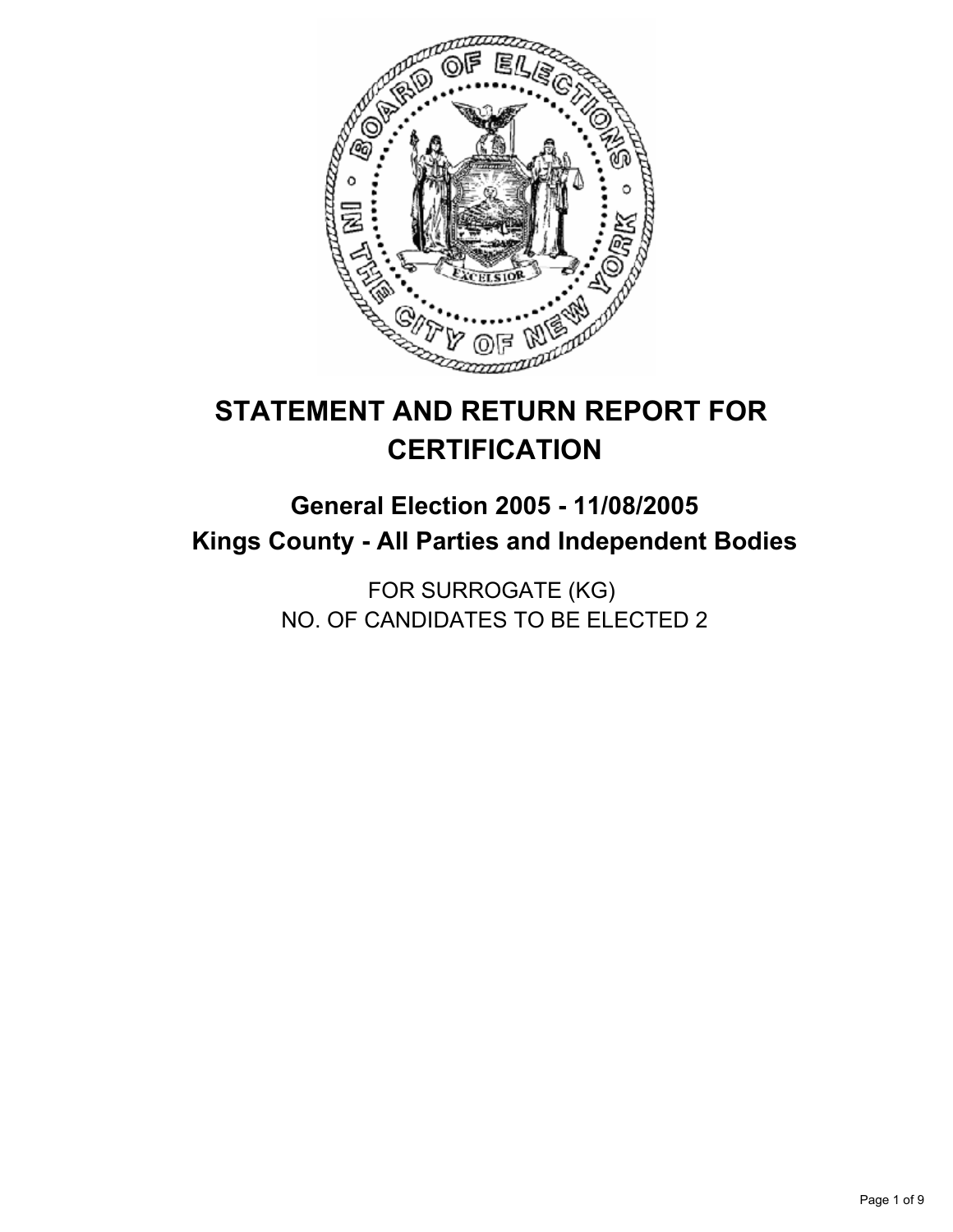

| <b>PUBLIC COUNTER</b>               | 18,124 |
|-------------------------------------|--------|
| <b>EMERGENCY</b>                    | 10     |
| ABSENTEE/MILITARY                   | 140    |
| AFFIDAVIT                           | 228    |
| <b>TOTAL BALLOTS</b>                | 18,502 |
| FRANK R SEDDIO (REPUBLICAN)         | 1,212  |
| FRANK R SEDDIO (DEMOCRATIC)         | 8,111  |
| FRANK R SEDDIO (CONSERVATIVE)       | 128    |
| MARGARITA LOPEZ TORRES (DEMOCRATIC) | 9,168  |
| <b>TOTAL VOTES</b>                  | 18,619 |
| <b>UNRECORDED</b>                   | 18.385 |

# **ASSEMBLY DISTRICT 41**

| <b>PUBLIC COUNTER</b>               | 20,215 |  |
|-------------------------------------|--------|--|
| <b>EMERGENCY</b>                    | 462    |  |
| ABSENTEE/MILITARY                   | 377    |  |
| AFFIDAVIT                           | 191    |  |
| <b>TOTAL BALLOTS</b>                | 21,245 |  |
| FRANK R SEDDIO (REPUBLICAN)         | 3,175  |  |
| FRANK R SEDDIO (DEMOCRATIC)         | 7,657  |  |
| FRANK R SEDDIO (CONSERVATIVE)       | 460    |  |
| MARGARITA LOPEZ TORRES (DEMOCRATIC) | 7,895  |  |
| AL SHARPTON (WRITE-IN)              |        |  |
| RALPH E. HULUCKI (WRITE-IN)         |        |  |
| <b>TOTAL VOTES</b>                  | 19,189 |  |
| <b>UNRECORDED</b>                   | 23,301 |  |

| 13,955 |
|--------|
| 33     |
| 212    |
| 141    |
| 14,341 |
| 1,177  |
| 6,009  |
| 190    |
| 6,646  |
| 14,022 |
| 14.660 |
|        |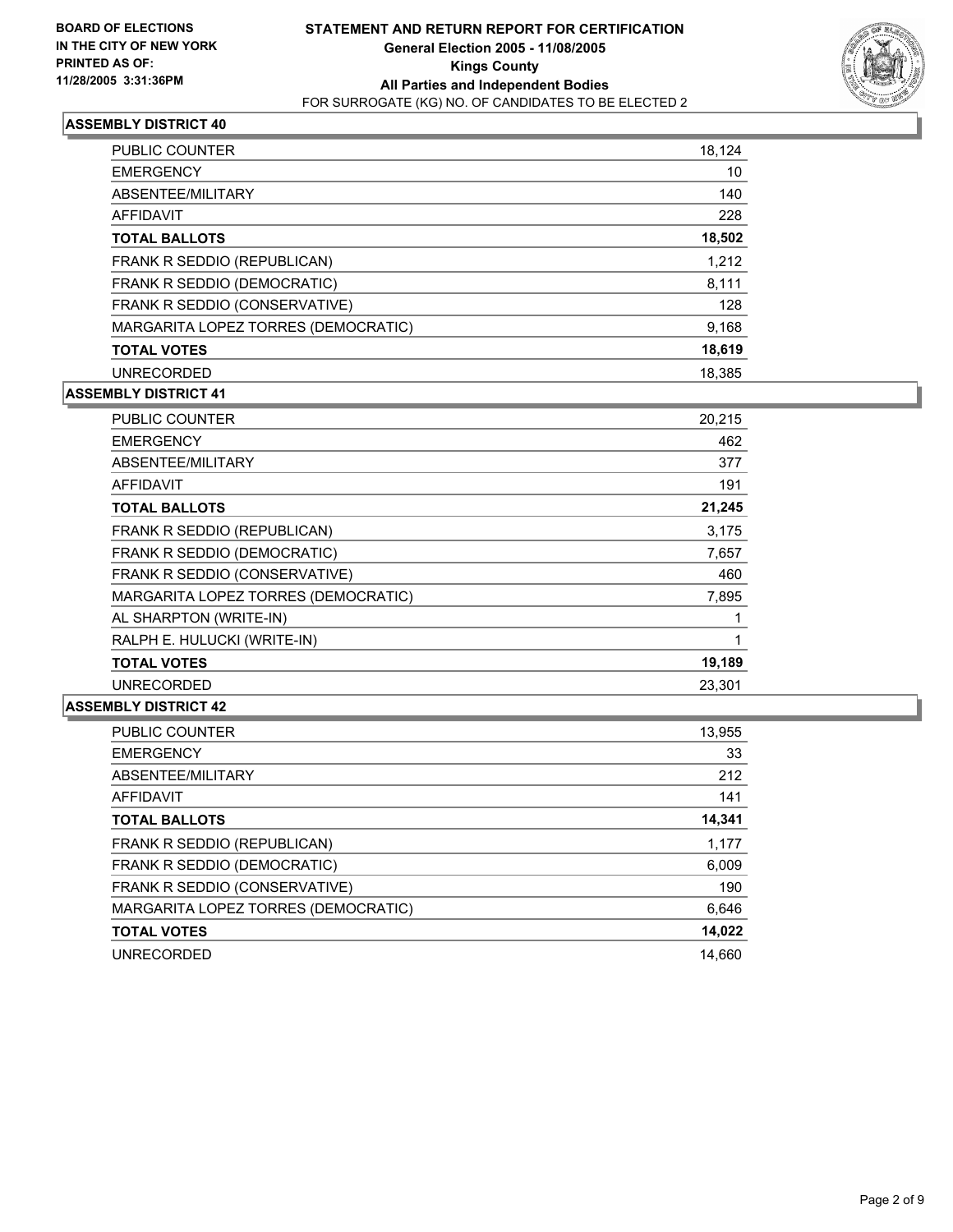

| <b>PUBLIC COUNTER</b>               | 17,055 |
|-------------------------------------|--------|
| <b>EMERGENCY</b>                    | 95     |
| ABSENTEE/MILITARY                   | 297    |
| AFFIDAVIT                           | 187    |
| <b>TOTAL BALLOTS</b>                | 17,634 |
| FRANK R SEDDIO (REPUBLICAN)         | 1,168  |
| FRANK R SEDDIO (DEMOCRATIC)         | 7,362  |
| FRANK R SEDDIO (CONSERVATIVE)       | 465    |
| MARGARITA LOPEZ TORRES (DEMOCRATIC) | 8,159  |
| <b>TOTAL VOTES</b>                  | 17,154 |
| <b>UNRECORDED</b>                   | 18.114 |

# **ASSEMBLY DISTRICT 44**

| <b>PUBLIC COUNTER</b>               | 20,003 |
|-------------------------------------|--------|
| <b>EMERGENCY</b>                    | 82     |
| ABSENTEE/MILITARY                   | 346    |
| AFFIDAVIT                           | 256    |
| <b>TOTAL BALLOTS</b>                | 20,687 |
| FRANK R SEDDIO (REPUBLICAN)         | 2,390  |
| FRANK R SEDDIO (DEMOCRATIC)         | 8,245  |
| FRANK R SEDDIO (CONSERVATIVE)       | 466    |
| MARGARITA LOPEZ TORRES (DEMOCRATIC) | 10,049 |
| <b>TOTAL VOTES</b>                  | 21,150 |
| <b>UNRECORDED</b>                   | 20.224 |

| PUBLIC COUNTER                      | 17,119 |
|-------------------------------------|--------|
| <b>EMERGENCY</b>                    | 45     |
| ABSENTEE/MILITARY                   | 396    |
| AFFIDAVIT                           | 137    |
| <b>TOTAL BALLOTS</b>                | 17,697 |
| FRANK R SEDDIO (REPUBLICAN)         | 3,304  |
| FRANK R SEDDIO (DEMOCRATIC)         | 4,768  |
| FRANK R SEDDIO (CONSERVATIVE)       | 499    |
| MARGARITA LOPEZ TORRES (DEMOCRATIC) | 5,096  |
| CHRISTOPHER SPINELLI (WRITE-IN)     |        |
| DAVID LANG (WRITE-IN)               |        |
| YISROEL HUNGER (WRITE-IN)           |        |
| <b>TOTAL VOTES</b>                  | 13,670 |
| <b>UNRECORDED</b>                   | 21,724 |
|                                     |        |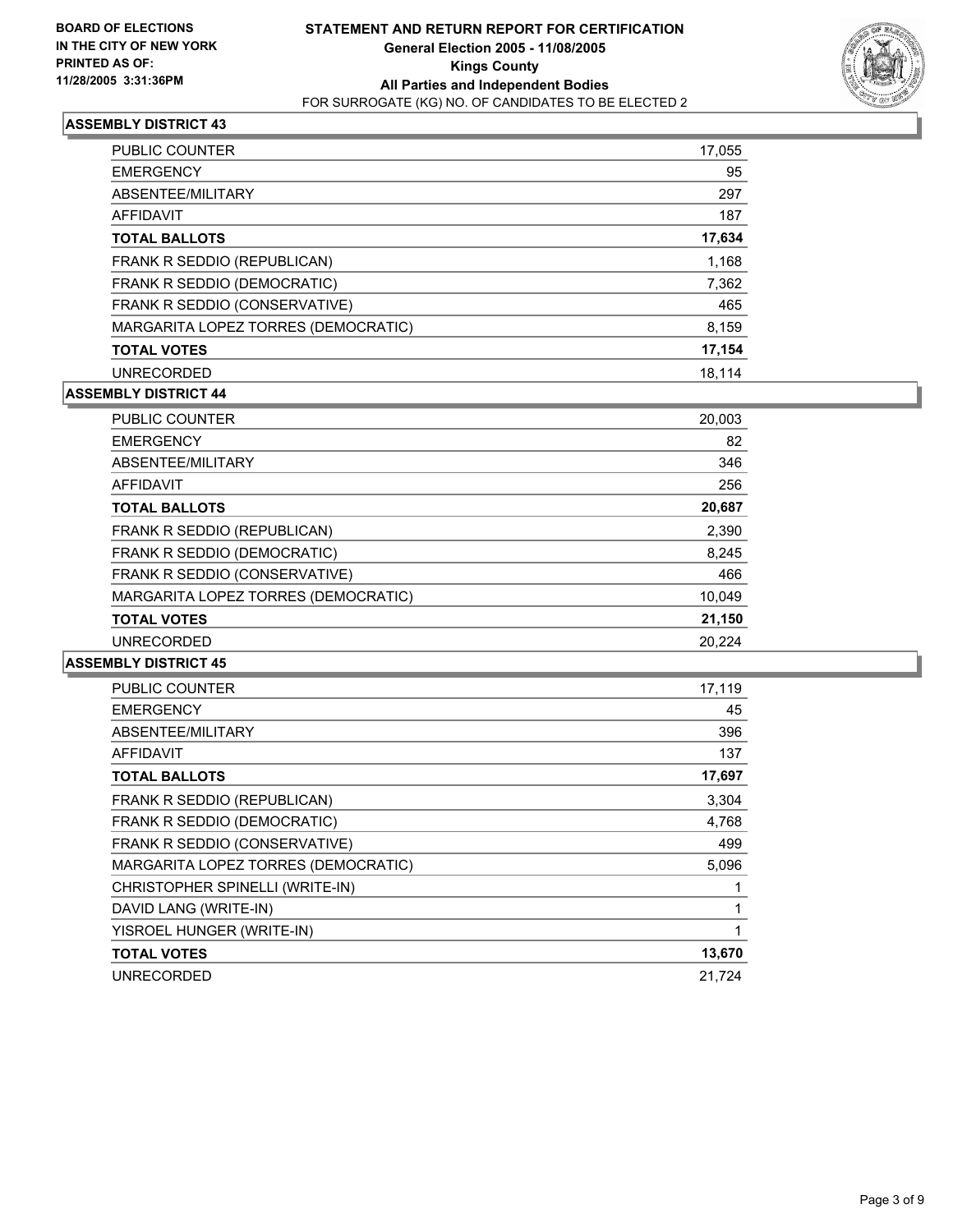

| PUBLIC COUNTER                      | 19,975 |
|-------------------------------------|--------|
| <b>EMERGENCY</b>                    | 10     |
| ABSENTEE/MILITARY                   | 516    |
| AFFIDAVIT                           | 236    |
| <b>TOTAL BALLOTS</b>                | 20,737 |
| FRANK R SEDDIO (REPUBLICAN)         | 3,635  |
| FRANK R SEDDIO (DEMOCRATIC)         | 5,693  |
| FRANK R SEDDIO (CONSERVATIVE)       | 498    |
| MARGARITA LOPEZ TORRES (DEMOCRATIC) | 6,170  |
| ELISEBETH SAWYER (WRITE-IN)         |        |
| ERIC USINGER (WRITE-IN)             |        |
| LAWRENCE KNIPEL (WRITE-IN)          | 3      |
| <b>TOTAL VOTES</b>                  | 16,001 |
| <b>UNRECORDED</b>                   | 25,473 |

**ASSEMBLY DISTRICT 47**

| <b>PUBLIC COUNTER</b>               | 14,708 |
|-------------------------------------|--------|
| <b>EMERGENCY</b>                    | 5      |
| ABSENTEE/MILITARY                   | 365    |
| AFFIDAVIT                           | 117    |
| <b>TOTAL BALLOTS</b>                | 15,195 |
| FRANK R SEDDIO (REPUBLICAN)         | 3,104  |
| FRANK R SEDDIO (DEMOCRATIC)         | 3,923  |
| FRANK R SEDDIO (CONSERVATIVE)       | 360    |
| MARGARITA LOPEZ TORRES (DEMOCRATIC) | 3,957  |
| <b>TOTAL VOTES</b>                  | 11,344 |
| <b>UNRECORDED</b>                   | 19.046 |

| <b>PUBLIC COUNTER</b>               | 16,235 |
|-------------------------------------|--------|
| <b>EMERGENCY</b>                    | 145    |
| ABSENTEE/MILITARY                   | 293    |
| AFFIDAVIT                           | 115    |
| <b>TOTAL BALLOTS</b>                | 16,788 |
| FRANK R SEDDIO (REPUBLICAN)         | 3,521  |
| FRANK R SEDDIO (DEMOCRATIC)         | 3,233  |
| FRANK R SEDDIO (CONSERVATIVE)       | 595    |
| MARGARITA LOPEZ TORRES (DEMOCRATIC) | 3,615  |
| <b>TOTAL VOTES</b>                  | 10,964 |
| <b>UNRECORDED</b>                   | 22.612 |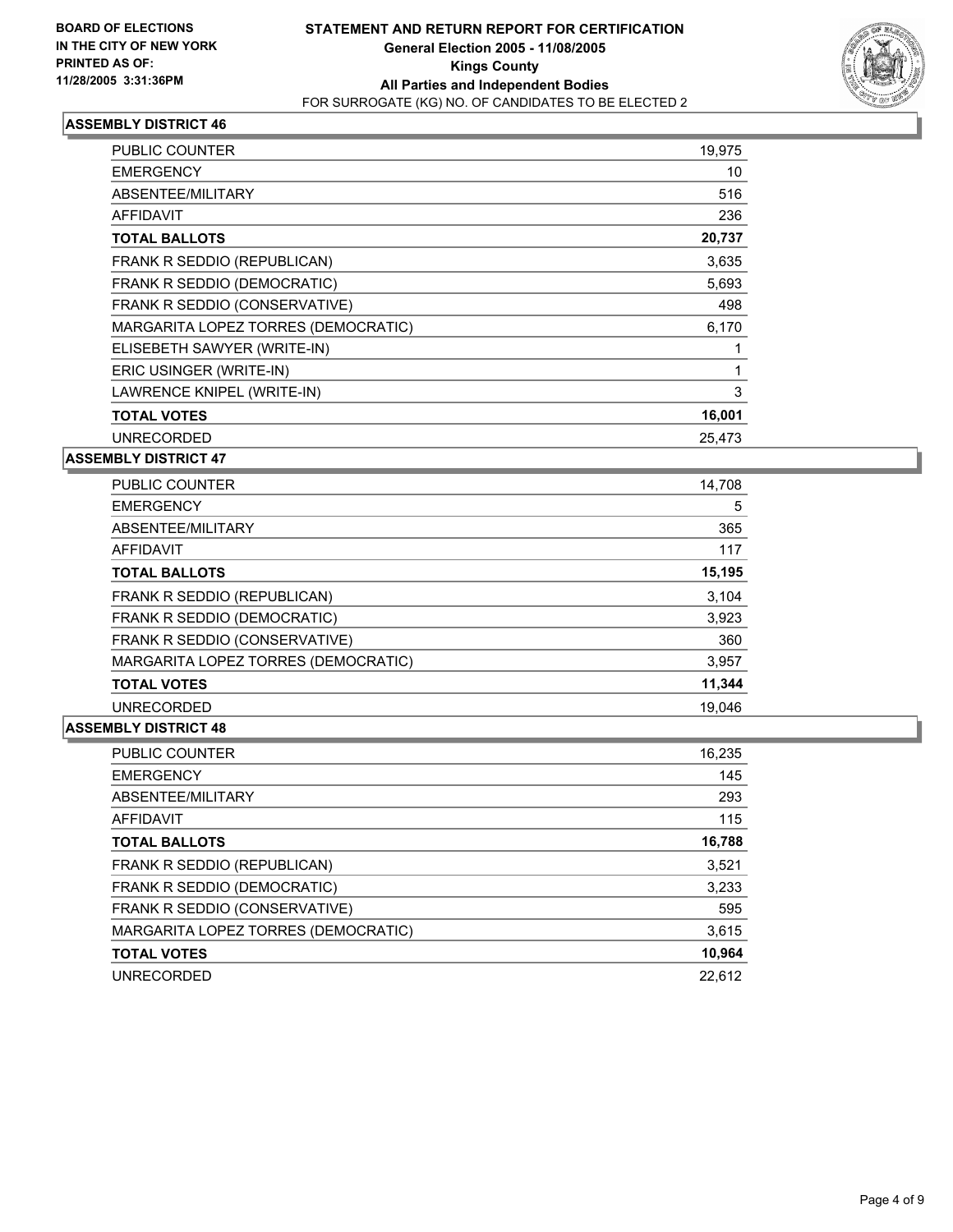

| <b>PUBLIC COUNTER</b>               | 13,831 |
|-------------------------------------|--------|
| <b>EMERGENCY</b>                    | 120    |
| ABSENTEE/MILITARY                   | 221    |
| AFFIDAVIT                           | 116    |
| <b>TOTAL BALLOTS</b>                | 14,288 |
| FRANK R SEDDIO (REPUBLICAN)         | 3,263  |
| FRANK R SEDDIO (DEMOCRATIC)         | 3,117  |
| FRANK R SEDDIO (CONSERVATIVE)       | 539    |
| MARGARITA LOPEZ TORRES (DEMOCRATIC) | 3,304  |
| <b>TOTAL VOTES</b>                  | 10,223 |
| <b>UNRECORDED</b>                   | 18.353 |

# **ASSEMBLY DISTRICT 50**

| <b>PUBLIC COUNTER</b>               | 18,096 |
|-------------------------------------|--------|
| <b>EMERGENCY</b>                    | 168    |
| ABSENTEE/MILITARY                   | 190    |
| AFFIDAVIT                           | 312    |
| <b>TOTAL BALLOTS</b>                | 18,766 |
| FRANK R SEDDIO (REPUBLICAN)         | 1,536  |
| FRANK R SEDDIO (DEMOCRATIC)         | 8,918  |
| FRANK R SEDDIO (CONSERVATIVE)       | 353    |
| MARGARITA LOPEZ TORRES (DEMOCRATIC) | 7,263  |
| <b>TOTAL VOTES</b>                  | 18,070 |
| <b>UNRECORDED</b>                   | 19,462 |
|                                     |        |

| PUBLIC COUNTER                      | 12,167 |
|-------------------------------------|--------|
| <b>EMERGENCY</b>                    | 131    |
| ABSENTEE/MILITARY                   | 154    |
| AFFIDAVIT                           | 184    |
| <b>TOTAL BALLOTS</b>                | 12,636 |
| FRANK R SEDDIO (REPUBLICAN)         | 1,209  |
| FRANK R SEDDIO (DEMOCRATIC)         | 4,604  |
| FRANK R SEDDIO (CONSERVATIVE)       | 210    |
| MARGARITA LOPEZ TORRES (DEMOCRATIC) | 5,837  |
| DAVID DINKINS (WRITE-IN)            |        |
| DIANA JOHNSON (WRITE-IN)            |        |
| WAYNE STEELE (WRITE-IN)             |        |
| <b>TOTAL VOTES</b>                  | 11,863 |
| <b>UNRECORDED</b>                   | 13.409 |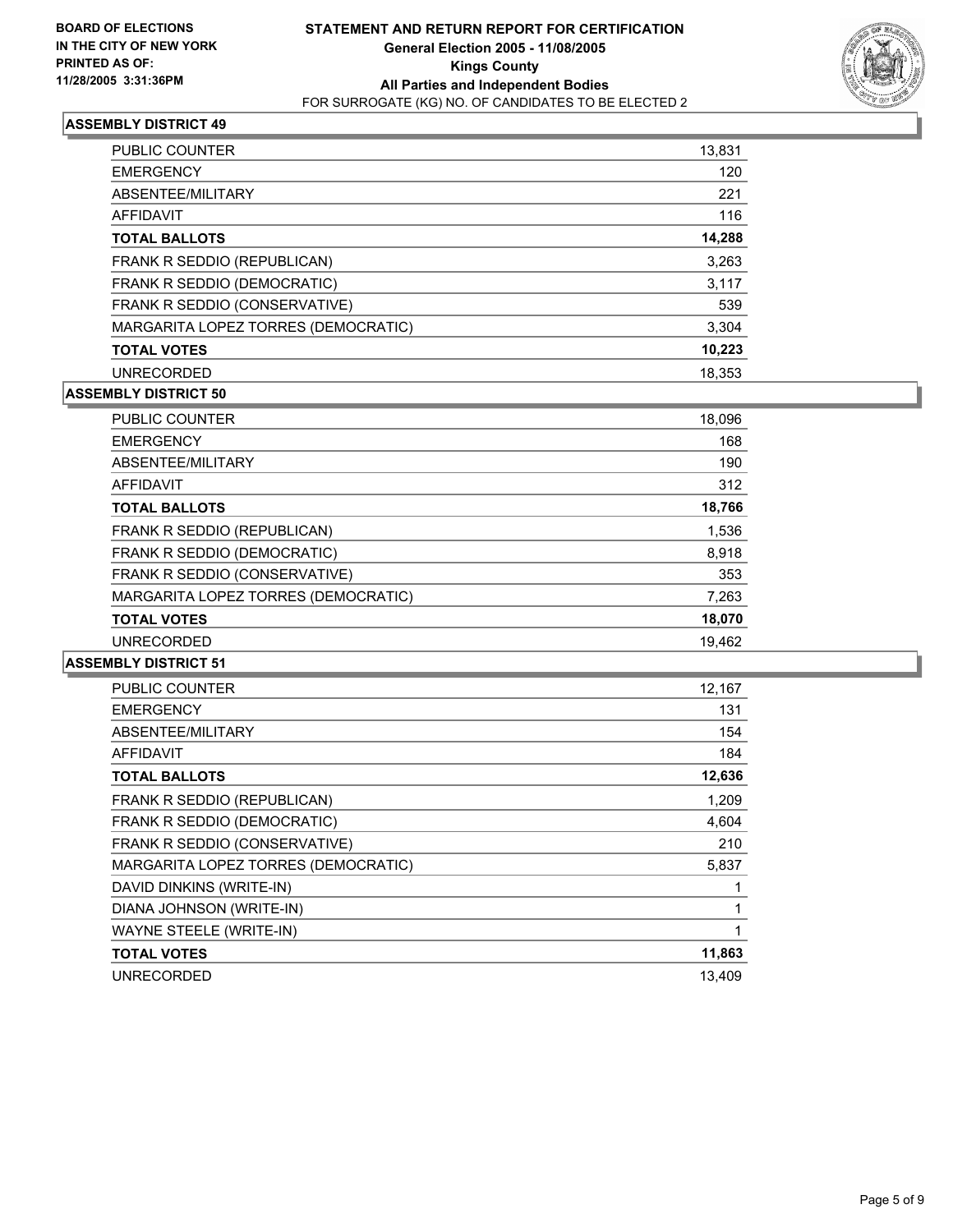

| PUBLIC COUNTER                      | 28,519 |
|-------------------------------------|--------|
| <b>EMERGENCY</b>                    | 170    |
| ABSENTEE/MILITARY                   | 598    |
| AFFIDAVIT                           | 425    |
| <b>TOTAL BALLOTS</b>                | 29,712 |
| FRANK R SEDDIO (REPUBLICAN)         | 2,318  |
| FRANK R SEDDIO (DEMOCRATIC)         | 15,077 |
| FRANK R SEDDIO (CONSERVATIVE)       | 377    |
| MARGARITA LOPEZ TORRES (DEMOCRATIC) | 18,083 |
| BARBARA ZAHIER-GRINGER (WRITE-IN)   |        |
| BRETT WYNKOOP (WRITE-IN)            |        |
| JONATHAN TOMINAR (WRITE-IN)         |        |
| MATTHEW DELFORTE (WRITE-IN)         |        |
| <b>TOTAL VOTES</b>                  | 35,859 |
| <b>UNRECORDED</b>                   | 23,565 |

# **ASSEMBLY DISTRICT 53**

| PUBLIC COUNTER                      | 17,113 |
|-------------------------------------|--------|
| <b>EMERGENCY</b>                    | 31     |
| ABSENTEE/MILITARY                   | 144    |
| AFFIDAVIT                           | 278    |
| <b>TOTAL BALLOTS</b>                | 17,566 |
| FRANK R SEDDIO (REPUBLICAN)         | 901    |
| FRANK R SEDDIO (DEMOCRATIC)         | 7,261  |
| FRANK R SEDDIO (CONSERVATIVE)       | 126    |
| MARGARITA LOPEZ TORRES (DEMOCRATIC) | 9,483  |
| <b>TOTAL VOTES</b>                  | 17,771 |
| <b>UNRECORDED</b>                   | 17.361 |

| <b>PUBLIC COUNTER</b>               | 13,166 |
|-------------------------------------|--------|
| <b>EMERGENCY</b>                    | 42     |
| ABSENTEE/MILITARY                   | 79     |
| AFFIDAVIT                           | 220    |
| <b>TOTAL BALLOTS</b>                | 13,507 |
| FRANK R SEDDIO (REPUBLICAN)         | 821    |
| FRANK R SEDDIO (DEMOCRATIC)         | 5,961  |
| FRANK R SEDDIO (CONSERVATIVE)       | 101    |
| MARGARITA LOPEZ TORRES (DEMOCRATIC) | 7,017  |
| <b>TOTAL VOTES</b>                  | 13,900 |
| <b>UNRECORDED</b>                   | 13.114 |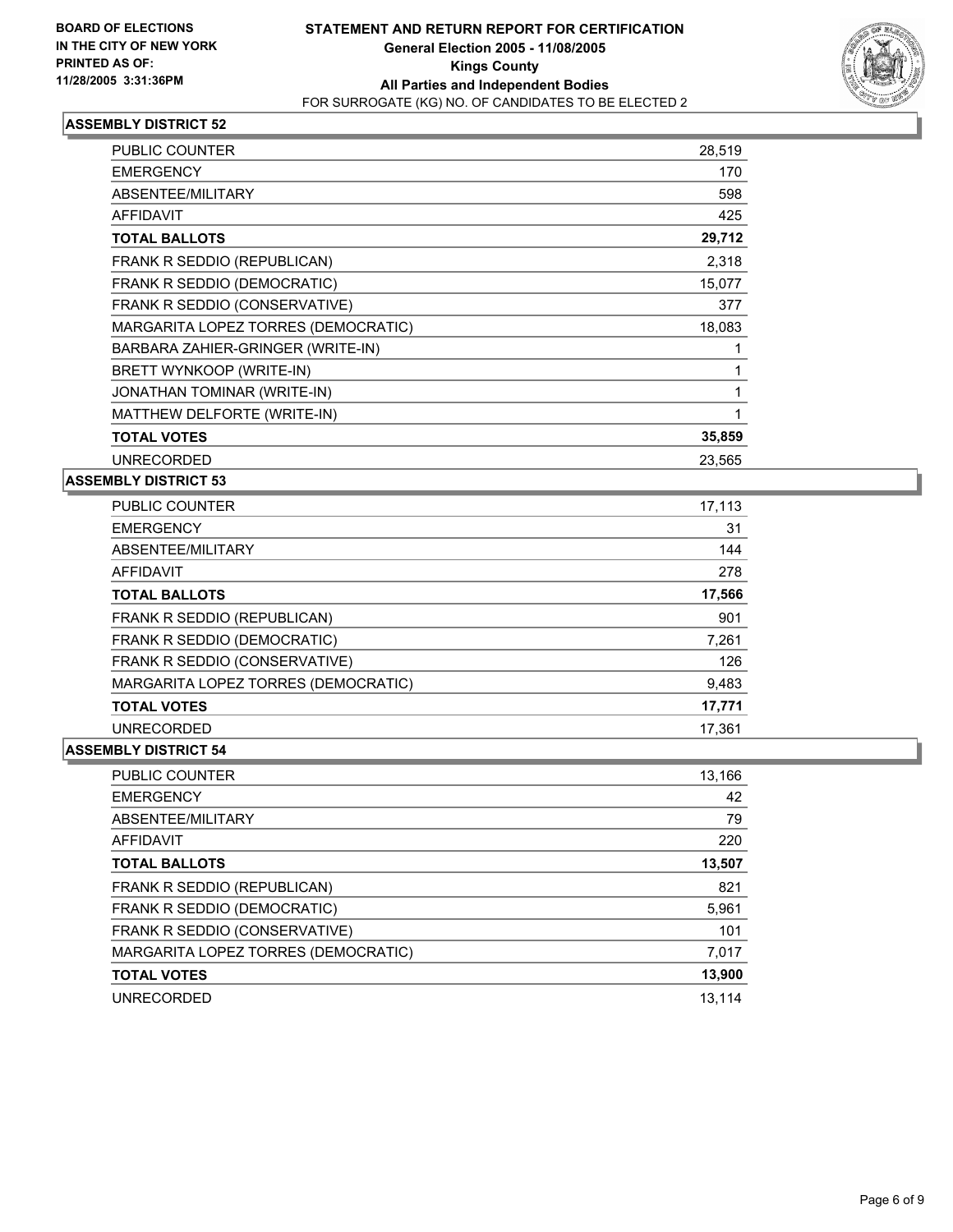

| PUBLIC COUNTER                      | 14,435 |
|-------------------------------------|--------|
| <b>EMERGENCY</b>                    | 54     |
| ABSENTEE/MILITARY                   | 177    |
| AFFIDAVIT                           | 166    |
| <b>TOTAL BALLOTS</b>                | 14,832 |
| FRANK R SEDDIO (REPUBLICAN)         | 803    |
| FRANK R SEDDIO (DEMOCRATIC)         | 6,393  |
| FRANK R SEDDIO (CONSERVATIVE)       | 236    |
| MARGARITA LOPEZ TORRES (DEMOCRATIC) | 7,368  |
| <b>TOTAL VOTES</b>                  | 14,800 |
| <b>UNRECORDED</b>                   | 14.864 |

# **ASSEMBLY DISTRICT 56**

| <b>PUBLIC COUNTER</b>               | 16,655 |
|-------------------------------------|--------|
| <b>EMERGENCY</b>                    | 21     |
| ABSENTEE/MILITARY                   | 227    |
| AFFIDAVIT                           | 219    |
| <b>TOTAL BALLOTS</b>                | 17,122 |
| FRANK R SEDDIO (REPUBLICAN)         | 871    |
| FRANK R SEDDIO (DEMOCRATIC)         | 7,826  |
| FRANK R SEDDIO (CONSERVATIVE)       | 155    |
| MARGARITA LOPEZ TORRES (DEMOCRATIC) | 8,942  |
| <b>TOTAL VOTES</b>                  | 17,794 |
| <b>UNRECORDED</b>                   | 16,450 |
|                                     |        |

| <b>PUBLIC COUNTER</b>               | 20,375 |
|-------------------------------------|--------|
| <b>EMERGENCY</b>                    | 27     |
| ABSENTEE/MILITARY                   | 305    |
| <b>AFFIDAVIT</b>                    | 273    |
| <b>TOTAL BALLOTS</b>                | 20,980 |
| FRANK R SEDDIO (REPUBLICAN)         | 922    |
| FRANK R SEDDIO (DEMOCRATIC)         | 9,674  |
| FRANK R SEDDIO (CONSERVATIVE)       | 154    |
| MARGARITA LOPEZ TORRES (DEMOCRATIC) | 11,804 |
| KAREN STAUB (WRITE-IN)              |        |
| <b>TOTAL VOTES</b>                  | 22,555 |
| <b>UNRECORDED</b>                   | 19.405 |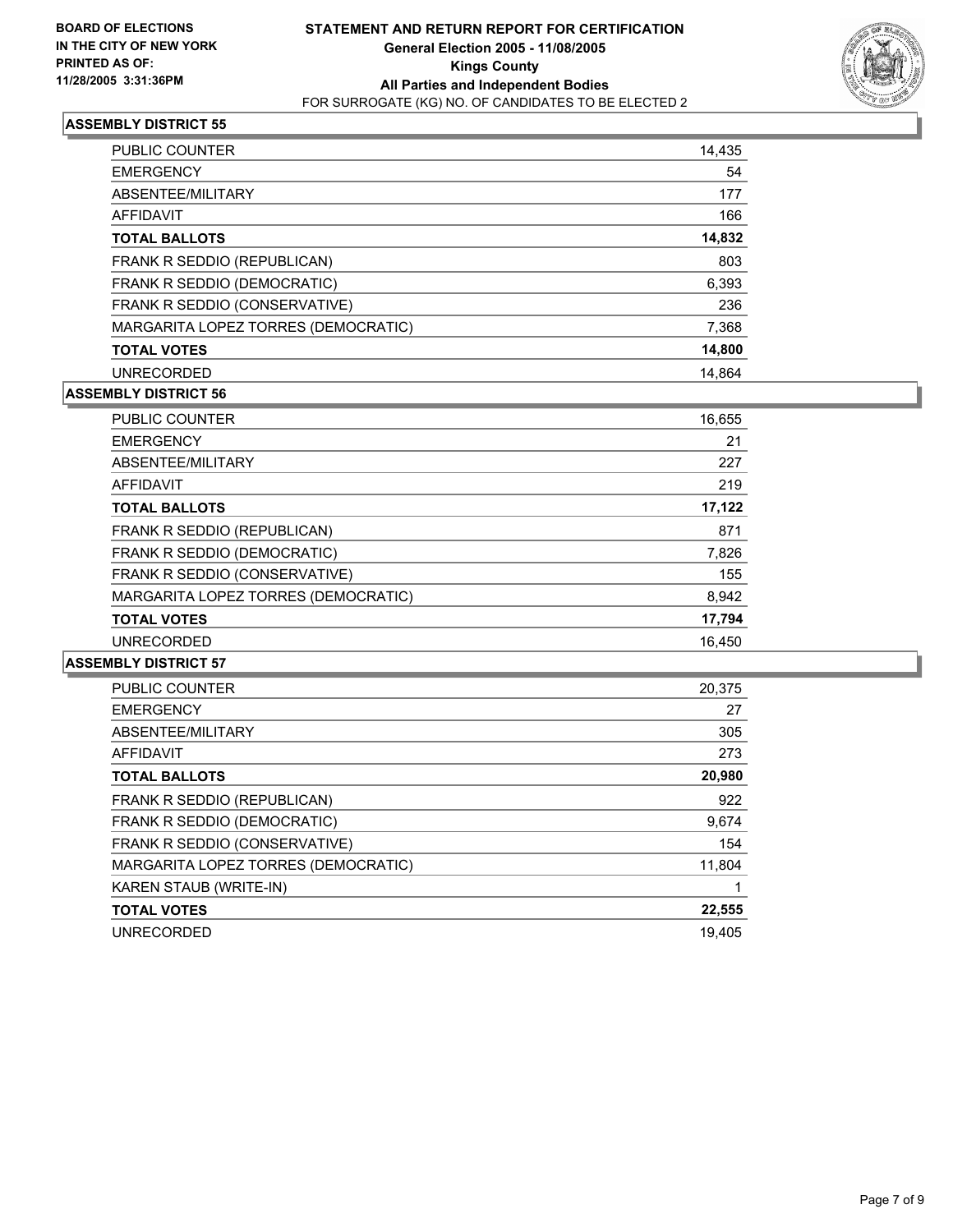

| <b>PUBLIC COUNTER</b>               | 15,883 |
|-------------------------------------|--------|
| <b>EMERGENCY</b>                    | 68     |
| ABSENTEE/MILITARY                   | 323    |
| AFFIDAVIT                           | 165    |
| <b>TOTAL BALLOTS</b>                | 16,439 |
| FRANK R SEDDIO (REPUBLICAN)         | 1,062  |
| FRANK R SEDDIO (DEMOCRATIC)         | 7,557  |
| FRANK R SEDDIO (CONSERVATIVE)       | 150    |
| MARGARITA LOPEZ TORRES (DEMOCRATIC) | 7,885  |
| <b>TOTAL VOTES</b>                  | 16,654 |
| <b>UNRECORDED</b>                   | 16.224 |

# **ASSEMBLY DISTRICT 59**

| <b>PUBLIC COUNTER</b>               | 19,208 |
|-------------------------------------|--------|
| <b>EMERGENCY</b>                    | 60     |
| ABSENTEE/MILITARY                   | 319    |
| AFFIDAVIT                           | 185    |
| <b>TOTAL BALLOTS</b>                | 19,772 |
| FRANK R SEDDIO (REPUBLICAN)         | 4,892  |
| FRANK R SEDDIO (DEMOCRATIC)         | 8,201  |
| FRANK R SEDDIO (CONSERVATIVE)       | 699    |
| MARGARITA LOPEZ TORRES (DEMOCRATIC) | 7,171  |
| <b>TOTAL VOTES</b>                  | 20,963 |
| <b>UNRECORDED</b>                   | 18,581 |

| <b>PUBLIC COUNTER</b>               | 8,545  |
|-------------------------------------|--------|
| <b>EMERGENCY</b>                    | 398    |
| ABSENTEE/MILITARY                   | 197    |
| AFFIDAVIT                           | 85     |
| <b>TOTAL BALLOTS</b>                | 9,225  |
| FRANK R SEDDIO (REPUBLICAN)         | 2,252  |
| FRANK R SEDDIO (DEMOCRATIC)         | 2,441  |
| FRANK R SEDDIO (CONSERVATIVE)       | 599    |
| MARGARITA LOPEZ TORRES (DEMOCRATIC) | 2,885  |
| JOHN KENNEDY O'HARA (WRITE-IN)      |        |
| <b>TOTAL VOTES</b>                  | 8,178  |
| <b>UNRECORDED</b>                   | 10.272 |